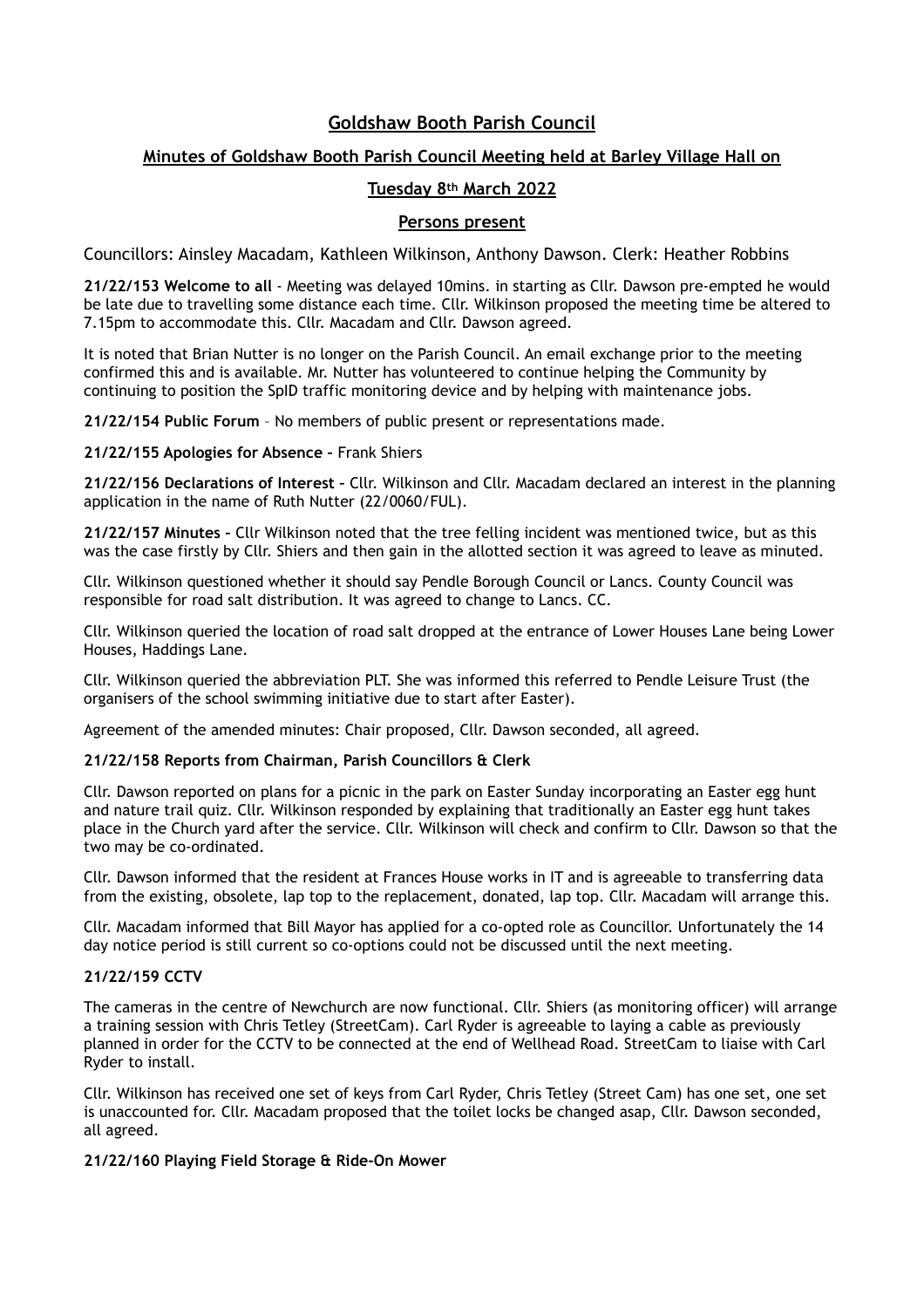**Shipping Container** Cllr Macadam raised an issue brought to attention by Brian Nutter, that the shipping container may have increased in value since the original purchase. Cllr. Dawson proposed that, to move the issue forward and draw a line under it, the container should be sold back to Carl Ryder at the purchase price as agreed. All agreed. Cllr. Macadam will create an invoice for Carl Ryder to purchase the shipping container but the mower situation must be resolved beforehand.

**Mower** In conversation with the Clerk, Carl Ryder has replied that he will return the mower when he has repaired a damaged blade. It was suggested that Brian Nutter be approached to see if he could lend a trailer to Cllr. Dawson in order to collect the mower.

### **21/22/161 Review of Asset Register**

As requested Cllr. Dawson enlarged the printed details of the register to make the content easier to read. Cllr. Wilkinson will monitor the updating of the same.

#### **21/22/162 Queen's Jubilee Celebration**

Chair requested that future updates from the Pendleside Jubilee Minutes be restricted to those which directly involved, or required action by, Goldshaw Booth Parish Council. Full Minutes are available by email if required.

Cllr. Shiers has provided risk assessments for the event.

The Jubilee Committee are looking for ideas/contributions for the procession. A float was suggested but health & safety issues must be considered. Cllr. Dawson suggested a Macadam's recovery truck. Cllr. Macadam said she would ask her father about a vintage truck he had. Cllr Dawson will check with St. Mary's School PTA rep. to see if the children would like to be involved.

### **21/22/163 Sabden Fold Memorial Bench**

Deferred to the next meeting.

### **21/22/164 Spenbrook Mill Updates/Issues**

Cllr. Macadam reported complaints about generator noise that were reported via the GBPC FB page. These reports were forwarded to the site manager who reassured residents. No further complaints on this matter were received.

A resident has reported the blocked drain at the entrance to the site. This has been reported to Lancs. County Council and the site manager (who has also recorded a complaint with LCC).

Spenbrook Road was not closed, as had been planned, due to a road closure in Wheatley Lane taking priority.

#### **21/22/165 Planning Applications**

#### **Submitted after the Agenda was compiled:**

22/0060/FUL Sabden Old Hall Farm Well Head Road Newchurch In Pendle Lancashire BB12 9LR, Full: Demolition of existing barns/cattle sheds and the conversion of the redundant agricultural barn into four dwellings including the re-routing of the existing access road, erection of a garage block and the removal of 2 trees and the reduction of 25% of the canopy in the remaining tree.

Both Cllr. Macadam and Cllr. Wilkinson declared an interest and therefore no comment could be submitted.

### **21/22/166 Section 106 Monies/Play Area**

The topography report for the park/play area has not yet arrived. Geoff Fawcett (Planner) is interested in meeting a local resident (who would benefit from improved access) for the purposes of discussing needs in more detail.

There has been no response from Neil Watson of PBC Planning re. Play Equipment finance.

#### **21/22/167 Budget Review**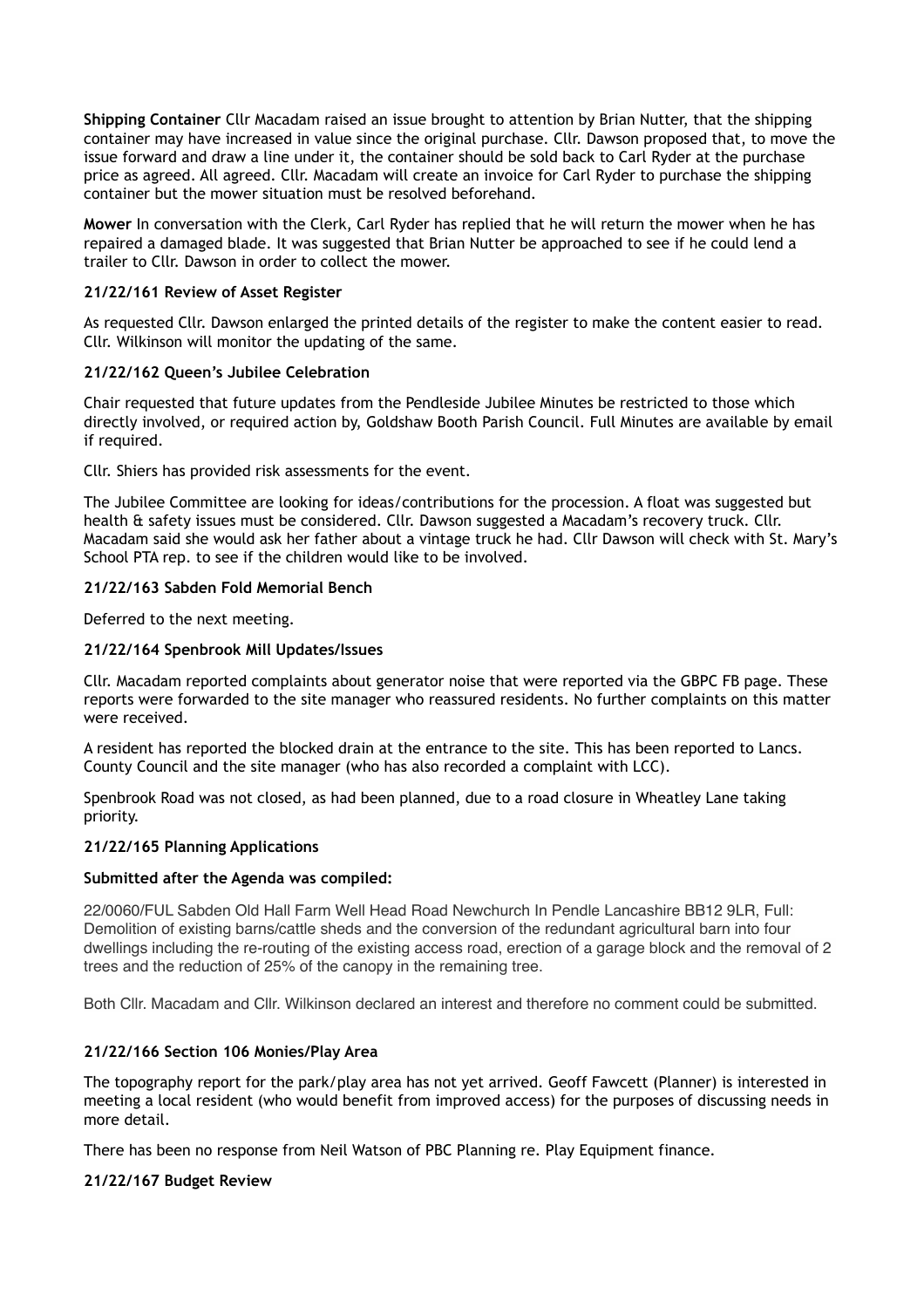Clerk reports the accounts are updated to the end of February and will report back at the next meeting.

### **21/22/168 Parish Maintenance**

Clerk reports a local joiner has had a look at the Boskins with a view to repairing. He suggested it would take 1-2 days but a quote has yet to be received. Cllr Dawson queried the condition of the timber removed from the boskins and if it could be saved. Cllr WIlkinson advised the timber is rotted.

Clerk advised the same joiner is to assess the parish benches.

Osborne/Gorrell ginnel. Cllr. Wilkinson is going to ask a resident for advice about resurfacing methods.

Brambles on Jinny Lane, Clerk to contact Lancs. County Council.

Cllr. Wilkinson reported that the postbox in Sabden Fold had never been repainted and it was supported on an iron stanchon. The one in Spenbrook had been painted so queried why this one couldn't be and is looking for a solution.

Clerk to follow-up on way-leave money difference with Electricity NW.

A resident has reported a possible sunken drain/sink-hole near the sewage works at Osborne Terrace. Cllr. Wilkinson explained the drain had not changed in appearance for many years. Lancs. County Council had inspected and, as yet, had not reported back.

#### **21/22/169 Best Kept Village**

Entries are to be submitted by 30th April. Address for BKV admin. has changed.

1st round of judging - 1st June to 17th July

#### **21/22/170 Un-Authorised Tree-Felling Update.**

Pendle Borough Council have not yet appointed a tree specialist. No developments as yet.

### **21/22/171 Financial Transactions**

**Expenditure -** 

Lathams's £123 for salt/grit delivered to Haddings Lane (Lowerhouses)

Zurich Insurance to be paid by end of March (figure to be confirmed by the Clerk)

**Income** - Toilet £20

### **21/22/172 Reports from Borough and County Councillors**

None attending.

**21/22/173 Items for the Next Agenda**

**Councillor applications**

**CCTV - Update**

**Playing Field Storage and Ride-On Mower**

**Review of Asset Register**

**Queen's Jubilee Celebration**

**Memorial Bench**

**Spenbrook Mill - Update/Issues**

**Section 106 Monies - Play Area**

**Parish Maintenance**